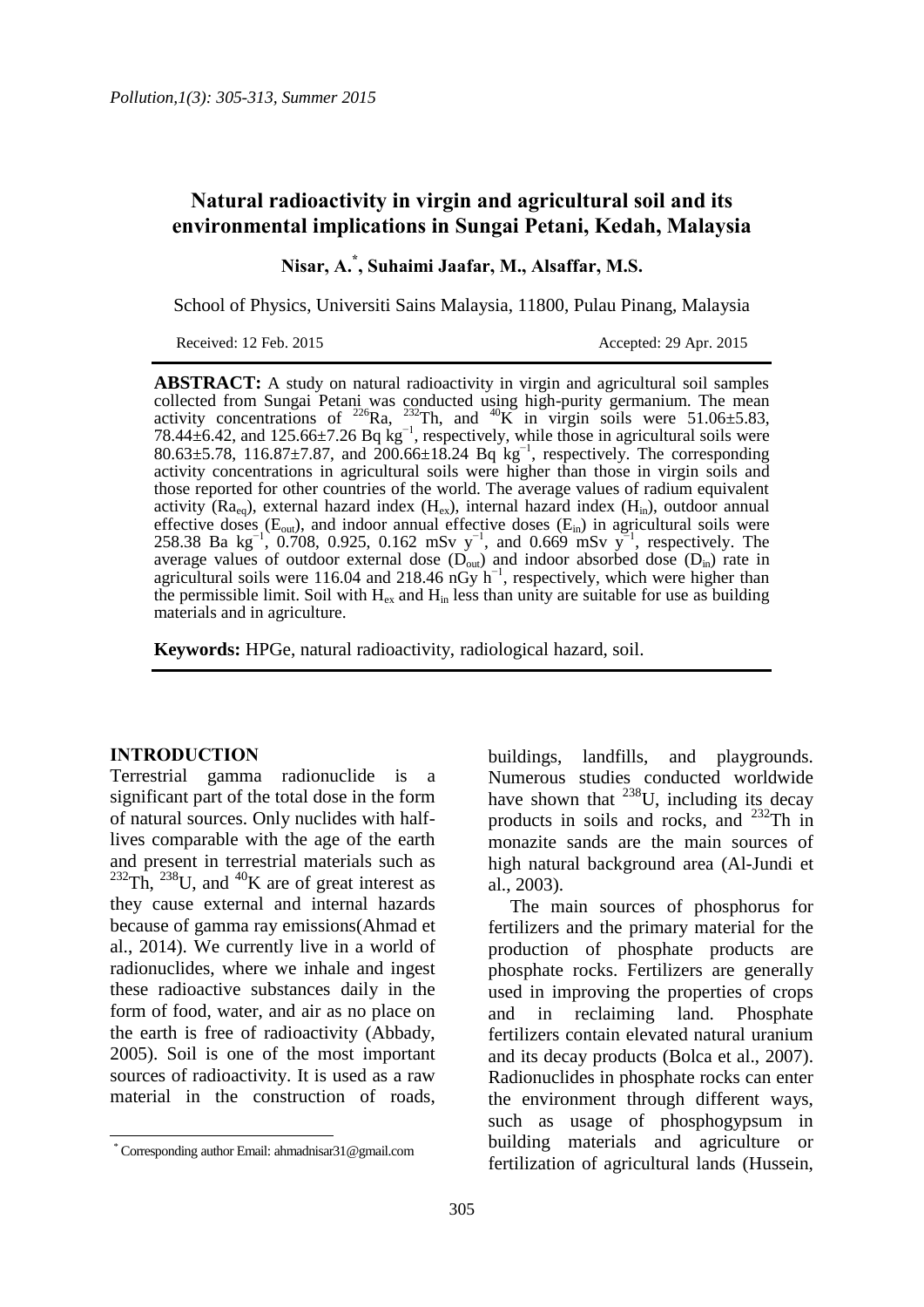[1994\)](#page-7-4). A previous study reported that the concentration levels of natural radioactivity increase with the use of phosphate rocks, thereby enhancing radiation dose and causing diseases to the surrounding population [\(Righi et al., 2005\)](#page-7-5). Therefore, knowledge on radionuclide distribution in rocks and soils is very essential in controlling health risks to populations. The present study was conducted to measure the concentration of natural radioactivity and assess the radiation dose from virgin and agricultural soils collected from Sungai Petani, Kedah, Malaysia. Agricultural soils were collected from palm oil, banana, and chili farms. This study aimed to compare the radioactivity levels between virgin and agricultural soil samples collected from Sungai Petani.

Sungai Petani is the capital of Kala Muda district in the state of Kedah situated in the northern part of Peninsular Malaysia. It covers an area of  $925 \text{ km}^2$ (Noresah and [Ruslan, 2009\)](#page-7-6) and is located at  $5^{\circ}$  38<sup> $\prime$ </sup> 49<sup> $\prime\prime$ </sup> N and  $100^{\circ}$  29<sup> $\prime$ </sup> 15<sup> $\prime\prime$ </sup> E. Sungai Petani is the largest town in the Kedah with a population of 443,458 in 2010. Sungai Petani was selected as the study area because of its agricultural activities and geological setting (from Silurian to Devonian) as its soil mainly consists of schist, hyllite, slate and limestone and minor intercalations of sandstone. Different types of fertilizers are used in reclaiming land and improving crop growth in the study area. Figure 1 shows the location of study area.

## **MATERIALS AND METHODS**

Virgin and agricultural soil samples were collected from different locations of Sungai Petani, Kedah, Malaysia. Soil samples were pulverized and sifted through a 0.249mm sieve after drying in an oven for 24 h at  $110^{\circ}$ C to remove the moisture content. 1 kg of the dried sample of soil was packed in a Marinelli beaker and then stored for one month before gamma spectrometric analysis to achieve secular equilibrium between  $^{226}$ Ra and  $^{232}$ Th and their respective progenies [\(Shanbhag et al., 2005;](#page-7-7) [Ramola et al., 2008\)](#page-7-8). The radionuclides  $^{226}$ Ra,  $^{232}$ Th, and  $^{40}$ K in soil samples were determined using highpurity germanium spectroscopy shielded with 10 cm-thick Pb, with inner lining of Al, Cu, and Perspex. The system was connected to apre-amplifier MCA card with a built-in spectroscopy amplifier and ADC (7070) installed in a Windows-operated PC with GAMMA-W software. The background spectrum with a counting time of 36,000 s was tripped from the soil spectra. The reference material (Soil-375) obtained from the IAEA was used for efficiency calibration of the detector. The efficiency calibration curve is shown in Figure 2. The  $^{226}Ra$ concentration was determined through the photo peaks of its daughters <sup>214</sup>Pb (351.9) keV) and <sup>214</sup>Bi (609.3, 1120.2, and 1764.5 keV) while the activity concentration of  $^{232}$ Th was assessed through  $^{212}$ Pb (338.0, 911.1, and 968.9 keV) and  $^{208}$ Tl (583.1 keV). The activity concentration of  $^{40}$ K was assessed directly from its 1460.8 KeV gamma ray peak. The efficiencies of the spectrum peaks of interest were determined from the fit peak equation obtained from the curve shown in Figure 2.



**Fig. 1.** Location map showing study area, Sungai Petani, Kedah, Malaysia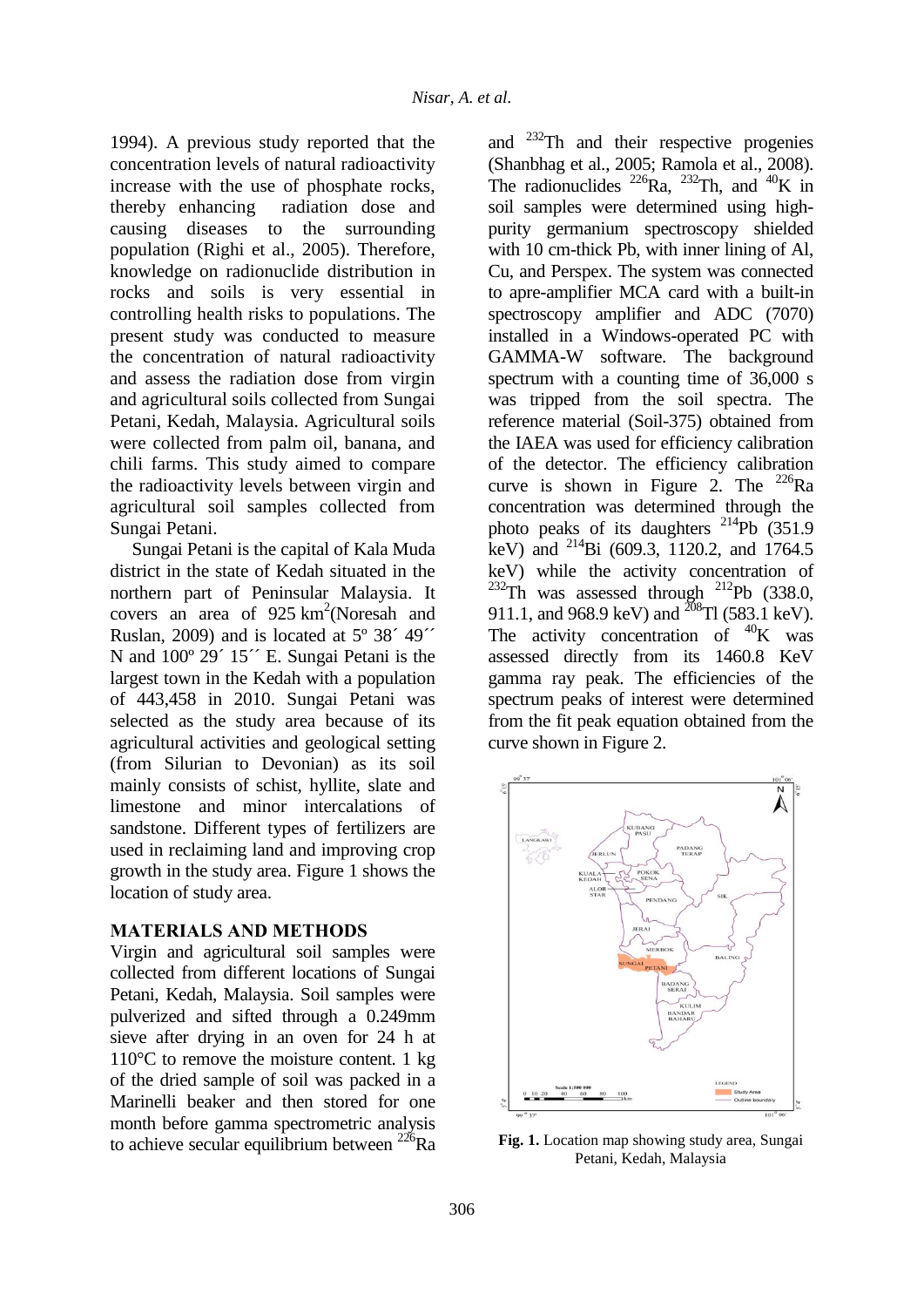

**Fig. 2.** Efficiency calibration curve for the HPGe detector

## **RESULTS AND DISCUSSION**

The activity concentrations of  $^{226}$ Ra,  $^{232}$ Th, and <sup>40</sup>K measured in virgin and agricultural soil samples from the study areas are summarized in Table 1. The activity concentration of  $^{226}$ Ra in virgin soils varied from 27.07 $\pm$ 12.30 Bq kg<sup>-1</sup> to 83.32 $\pm$ 12.20 Bq  $kg^{-1}$  (mean: 51.06±5.83 Bq kg<sup>-1</sup>) while that in agricultural soils ranged from 37.75±2.49 to 193.23±16.56 Bq kg<sup>-1</sup> (mean: 80.63±5.78 Bq  $kg^{-1}$ ). The activity concentration of <sup>232</sup>Th in virgin soils ranged from 55.91±8.56 to 102.04±5.10 Bq kg-1 (mean: 78.44±6.42 Bq kg-1 ) while that in agricultural soils ranged from 56.69 $\pm$ 4.30 Bq kg<sup>-1</sup> to 182.82 $\pm$ 6.68 Bq  $kg^{-1}$  (mean: 116.87 $\pm$ 7.87 Bq kg<sup>-1</sup>). The concentration obtained for  ${}^{40}$ K in virgin soils ranged from  $83.66 \pm 15.87$  Bq  $\text{kg}^{-1}$  to 165.50±15.05 Bq kg-1 (mean: 125.66±7.26 Bq kg-1 ), while that in agricultural soils ranged from  $90.10\pm30.66$  Bq kg<sup>-1</sup> to  $318.68\pm32.73$ Bq  $kg^{-1}$  (mean: 200.66 $\pm$ 18.24 Bq  $kg^{-1}$ ). The average activity concentrations of  $^{226}$ Ra and <sup>232</sup>Th in virgin and agricultural soils measured in the present study were higher than the world average concentrations of 35 and 45 Bq  $kg^{-1}$ , respectively, except for  $^{40}K$ , which exhibited a lower activity concentration than the world average value of  $420$  Bq kg<sup>-1</sup>. The typical ranges for  $^{226}$ Ra,  $^{232}$ Th, and  $^{40}$ K are  $16-116$ ,  $7-50$  and  $100-700$  Bq kg<sup>-1</sup>, respectively [\(UNSCEAR, 2000;](#page-7-9) [Almayahi et](#page-7-10) 

[al., 2012a;](#page-7-10) b). In the comparison of virgin and agriculture soils, a significant increasing trend was observed in the measured activity concentrations of agricultural soils. This variation reflected the fertilizers used for reclaiming land and improving the properties of crops in the agricultural area understudy. Phosphate rocks contain substantial amounts of  $^{238}$ U,  $^{226}$ Ra,  $^{232}$ Th, and  $^{226}$ Ra decay products [\(Skorovarov et al., 1996\)](#page-7-11). The order of distribution of activity concentrations was  $^{226}$ Ra $<$   $^{232}$ Th $<$   $^{40}$ K (Table 1). The  $^{232}$ Th $/$   $^{226}$ Ra ratios in virgin soil ranged from 0.89 to 2.43 (mean: 1.66), whereas those in agricultural soils ranged from 0.84 to 2.91 (mean: 1.63).The  $40K/226Ra$  ratios in virgin soils ranged from 1.33 to 5.14 (mean: 2.76), whereas those in agricultural soils ranged from 1.64 to 6.84 (mean: 2.86). The  $\frac{40}{K}$ /<sup>232</sup>Th ratios in virgin soil ranged from 1.06 to 3.39 (mean: 1.66) while those in agricultural soils ranged from 0.92 to 4.54 (mean: 1.84). The activity concentrations of  $^{226}$ Ra,  $^{232}$ Th, and  $^{40}$ K in the earth's crust vary with their halflives (that is, the greater the half-life, the higher the activity concentration of the radionuclide). The ratios summarized in Table 1 may be used as an indicator of the relative abundance of radionuclides. Figure 3 shows the relative contribution of activities caused by radium, thorium, and potassium.  $40K$ usually has high concentrations in soil and rock samples.

The activity concentrations measured in this study were compared with those from other countries (Table 2). The <sup>226</sup>Ra activity concentration for virgin soils in our study area was higher than those in Yemen, Nigeria, China, Botswana, and Malaysia (Potain) but not those in Bangladesh, Turkey, and Malaysia (Penang), where its value in agricultural soils was higher than all countries mentioned in Table 2. The  $^{232}$ Th activity concentration for virgin soil in the study area was higher than those in all countries, except Turkey and Malaysia (Penang) while its value in agricultural soils was higher than those in all countries. The  ${}^{40}$ K activity concentration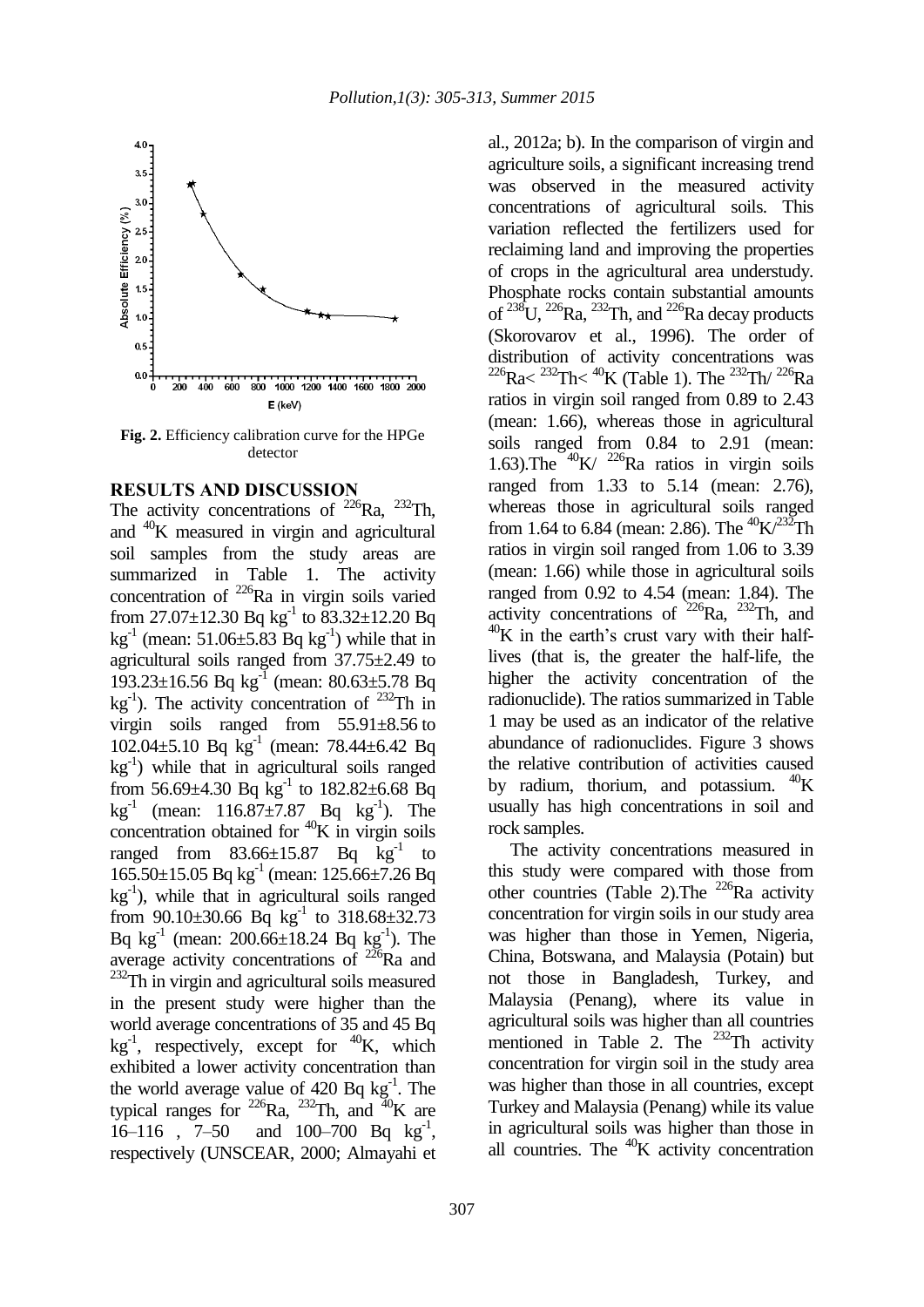for virgin soil in our study area was lower than those in all countries while its value in agricultural soils was lower than those in all countries, except Egypt.

|  | <b>Table 1.</b> Specific activity of <sup>226</sup> Ra, <sup>232</sup> Th and <sup>40</sup> K, along with ratios in soil samples collected from Sungai Petani |  |  |
|--|---------------------------------------------------------------------------------------------------------------------------------------------------------------|--|--|
|--|---------------------------------------------------------------------------------------------------------------------------------------------------------------|--|--|

|                                                    |                    | Specific activity $(Bq kg^{-1})$ | <b>Ratio</b>       |                          |                        |                        |  |  |
|----------------------------------------------------|--------------------|----------------------------------|--------------------|--------------------------|------------------------|------------------------|--|--|
| <b>Sample locations</b>                            | $226$ Ra           | $232$ Th                         | 40 <sub>K</sub>    | $^{232}$ Th/ $^{226}$ Ra | $^{40}$ K $/^{226}$ Ra | $^{40}$ K $/^{232}$ Th |  |  |
| Virgin soil                                        |                    |                                  |                    |                          |                        |                        |  |  |
| <b>Industrial Area</b>                             | $41.53 \pm 8.09$   | 98.92±6.94                       | $165.5 \pm 15.05$  | 2.37                     | 3.98                   | 1.67                   |  |  |
| <b>Kampung Kilang</b><br>Makau                     | 45.99±2.51         | $73.47 + 9.51$                   | 113.73±4.50        | 1.59                     | 2.47                   | 1.54                   |  |  |
| Kampung Kubang<br>Sapi                             | $62.69 \pm 7.67$   | 55.91±8.56                       | $83.66 \pm 15.87$  | 0.89                     | 1.33                   | 1.49                   |  |  |
| Kampung Bakar Kapor                                | $48.21 \pm 4.80$   | $60.32 \pm 3.93$                 | $129.31 \pm 1.37$  | 1.25                     | 2.68                   | 2.14                   |  |  |
| Kampung Pantai Cicak                               | 59.77±5.07         | $81.28 \pm 8.33$                 | $145.55 \pm 7.51$  | 1.35                     | 2.43                   | 1.79                   |  |  |
| Taman Seri Baiduri                                 | $83.32 \pm 12.20$  | $102.04 \pm 5.10$                | 124.47±0.44        | 1.22                     | 1.49                   | 1.21                   |  |  |
| Taman Sinar Permata                                | 39.99±4.02         | $97.56 \pm 5.14$                 | $103.90 \pm 8.22$  | 2.43                     | 2.59                   | 1.06                   |  |  |
| Kumpung Tanah<br>Lincin                            | 27.07±12.30        | 58.25±3.89                       | 139.23±5.12        | 2.15                     | 5.14                   | 3.39                   |  |  |
| Average                                            | $51.06 \pm 5.83$   | $78.44 \pm 6.42$                 | 125.66±7.26        | 1.66                     | 2.76                   | 1.66                   |  |  |
|                                                    |                    | <b>Agricultural soil</b>         |                    |                          |                        |                        |  |  |
| Kampong Pulau Tigai<br>Layar (Palm Oil)            | $53.43 \pm 4.95$   | 116.99±8.71                      | 117.40±23.09       | 2.18                     | 2.19                   | 1.00                   |  |  |
| Kampong Bukit<br>Lembu Sungai Lalang<br>(Palm Oil) | $37.75 \pm 2.49$   | $56.69 \pm 4.30$                 | $152.84 \pm 13.26$ | 1.50                     | 4.04                   | 2.69                   |  |  |
| Taman Seri Baya<br>(Palm Oil)                      | $44.07 \pm 4.37$   | $66.46 \pm 5.96$                 | 301.89±28.07       | 1.50                     | 6.84                   | 4.54                   |  |  |
| Kampong Kelang<br>Ketapan (Palm Oil)               | $40.36 \pm 2.74$   | $65.84 \pm 4.36$                 | $90.10 \pm 30.66$  | 1.63                     | 2.23                   | 1.36                   |  |  |
| Kampong Guar Stati<br>(Palm Oil)on                 | $50.93 \pm 3.65$   | $73.22 \pm 5.51$                 | 98.76±28.26        | 1.43                     | 1.93                   | 1.34                   |  |  |
| <b>Kampong Padang</b><br>Setol (Palm Oil)          | $110.6 \pm 9.45$   | 99.31±8.89                       | $196.92 \pm 1.03$  | 0.89                     | 1.78                   | 1.98                   |  |  |
| Taman cempaka (Palm<br>Oil                         | $67.05 \pm 4.07$   | $127.56 \pm 8.35$                | $257.64 \pm 15.03$ | 1.90                     | 3.84                   | 2.01                   |  |  |
| Kampong Ban Sungai<br>Badak (Palm Oil)             | $63.70 \pm 4.10$   | $110.66 \pm 5.40$                | $208.73 \pm 2.23$  | 1.73                     | 3.27                   | 1.88                   |  |  |
| Sungai Layar Hujang<br>(Banana)                    | $170.83 \pm 2.42$  | $143.87 \pm 7.01$                | 298.91±27.24       | 0.84                     | 1.74                   | 2.07                   |  |  |
| Kampong Pulau Tiga<br>Sungai Layar (Banana)        | $59.71 \pm 3.80$   | $173.82 \pm 12.87$               | $226.32 + 7.11$    | 2.91                     | 3.79                   | 1.30                   |  |  |
| Kampong Bukit<br>Lembu Sungai Lalang<br>(Banana)   | 63.34±4.07         | $122.32 \pm 14.83$               | 113.68±24.12       | 1.93                     | 1.80                   | 0.92                   |  |  |
| <b>Kampong Guar Station</b><br>(Banana)            | $193.23 \pm 16.56$ | 169.46±10.95                     | 318.68±32.73       | 0.87                     | 1.64                   | 1.88                   |  |  |
| Kampong Jelatang<br>(Banana)                       | $72.74 \pm 5.13$   | $127.35 \pm 6.03$                | $172.85 \pm 7.71$  | 1.75                     | 2.37                   | 1.35                   |  |  |
| Kampong Kapala<br>Bukit (Banana)                   | $101.56 \pm 13.16$ | 182.40±6.68                      | 254.54±14.94       | 1.80                     | 2.50                   | 1.39                   |  |  |
| Average                                            | $80.63 \pm 5.78$   | $116.87 \pm 7.84$                | $200.66 \pm 18.24$ | 1.63                     | 2.86                   | 1.84                   |  |  |

308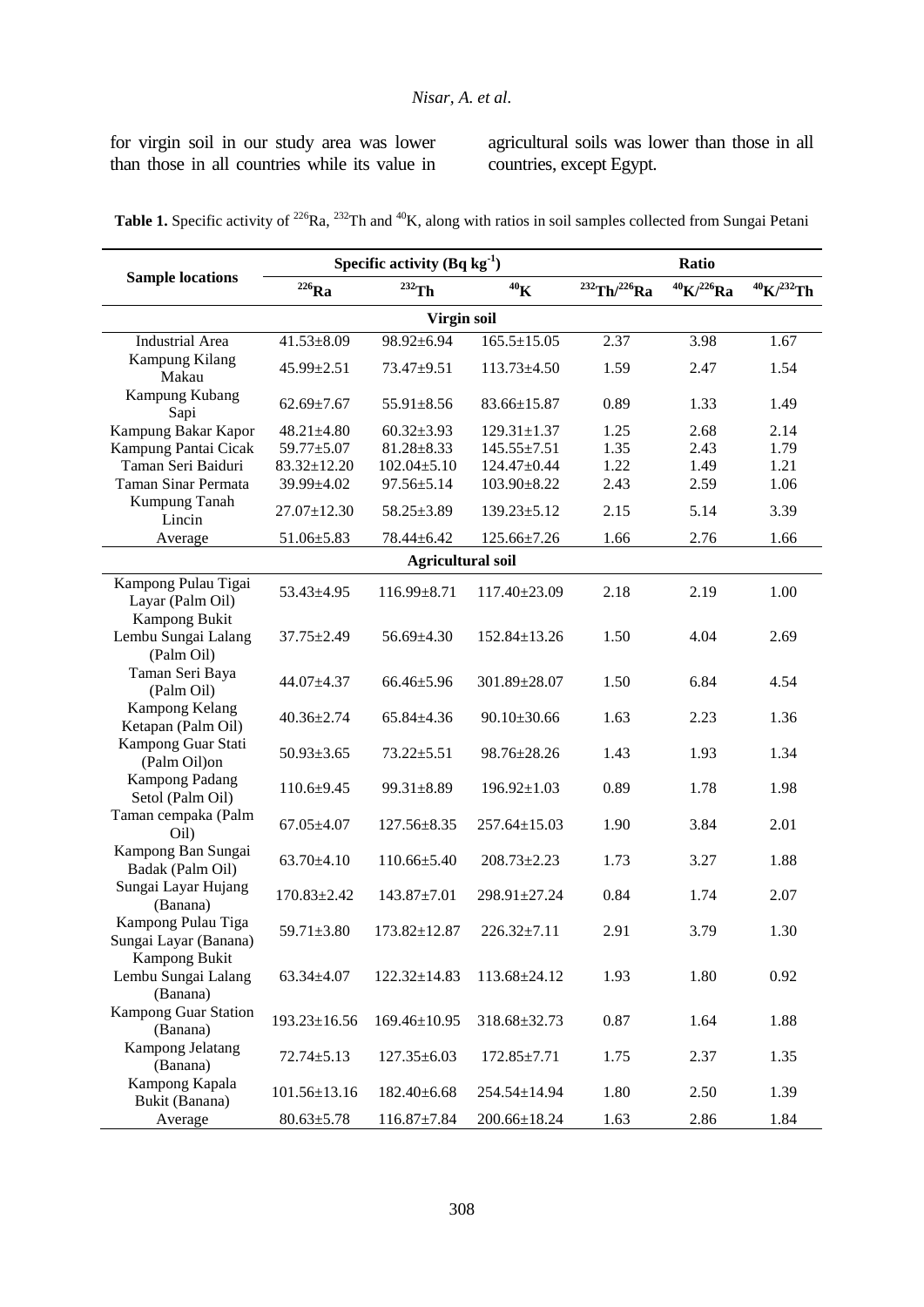

**Fig. 3.** Relative contribution to total activity due to <sup>226</sup>Ra, <sup>232</sup>Th and <sup>40</sup>K in virgin and agricultural soil understudy

| Country                 | $\sqrt[226]{Ra}$ (Bq/kg) | $\overline{^{232}Th}$ (Bq/kg) | $40\overline{\text{K}}$ (Bg/kg) | <b>Reference</b>                       |  |  |  |
|-------------------------|--------------------------|-------------------------------|---------------------------------|----------------------------------------|--|--|--|
| Virgin soil             |                          |                               |                                 |                                        |  |  |  |
| Yemen                   | 44                       | 58                            | 822                             | (Abd El-mageed et al., 2011)           |  |  |  |
| Bangladesh              | 60.20                    | 60.80                         | 928.00                          | (Alam et al., 1999)                    |  |  |  |
| Nigeria                 | 18                       | 22                            | 210                             | (Agbalagba and Onoja, 2011)            |  |  |  |
| China                   | 38                       | 57.6                          | 838                             | (Ziqiang et al., 1988)                 |  |  |  |
| Turkey                  | 115                      | 192                           | 1207                            | (Merdanoğlu and Altınsoy, 2006)        |  |  |  |
| <b>Botswana</b>         | 34.8                     | 41.8                          | 432.7                           | (Murty and Karunakara, 2008)           |  |  |  |
| Malaysia                | 396                      | 165                           | 835                             | (Almayahi et al., 2012a; Ahmad et al., |  |  |  |
| (Penang)                |                          |                               |                                 | 2014)                                  |  |  |  |
| Malaysia                | 37                       | 53                            | 293                             |                                        |  |  |  |
| (Pontian)               |                          |                               |                                 | (Saleh et al., 2013)                   |  |  |  |
| Malaysia                | 51.06                    | 78.44                         | 125.66                          | Present study                          |  |  |  |
| <b>Agriculture soil</b> |                          |                               |                                 |                                        |  |  |  |
| Yugoslavia              | 39.3                     | 53                            | 454                             | (Bikit et al., 2004)                   |  |  |  |
| Pakistan                |                          | 50.6-64                       | 560.2-635.6                     | (Akhtar et al., 2005)                  |  |  |  |
| Pakistan                | 30                       | 56                            | 602                             | (Tufail et al., 2006)                  |  |  |  |
| Egypt                   | 43                       | 54                            | 183                             | (Issa, 2013)                           |  |  |  |
| Algeria                 | 53.2                     | 50.03                         | 311                             | (Boukhenfouf and Boucenna, 2011)       |  |  |  |
| Malaysia                | 80.63                    | 116.87                        | 200.66                          | Present study                          |  |  |  |

**Table 2.** Comparison of radioactivity levels in soil samples collected with other countries of the world

In soil and rocks, the distribution of  $^{226}$ Ra,  $^{232}$ Th, and  $^{40}$ K is not uniform; therefore, a common index called radium equivalent activity (Raeq) was used to compare their combined radiological effects. Its value must be less than 370 Bq  $kg^{-1}$  for safe use, as suggested by the Organization of Economic Cooperation and Development [\(OECD, 1979;](#page-7-15) [Almayahi](#page-7-13)  [et al., 2012a\)](#page-7-13).

The radium equivalent activity  $(Ra_{eq})$ was calculated using Equation (1) according to [Beretka and Mathew \(1985\)](#page-7-17) and results are shown in Table 3.

$$
Ra_{eq} = C_{Ra} + 1.43C_{Th} + 0.077C_{K}
$$
 (1)

As shown in Table 3, the calculated values of  $Ra_{eq}$  for virgin soils ranged from 120.9 to 238.6 Bq kg<sup>-1</sup> (mean: 172.7 Bq kg<sup>-1</sup>), whereas these values for agricultural soils ranged from 130.49 to 459.50 Bq kg<sup>-1</sup> (mean: 258.36 Bq  $kg^{-1}$ ). The average values of  $Ra_{eq}$  for both soil samples were lower than the recommended maximum admissible limit.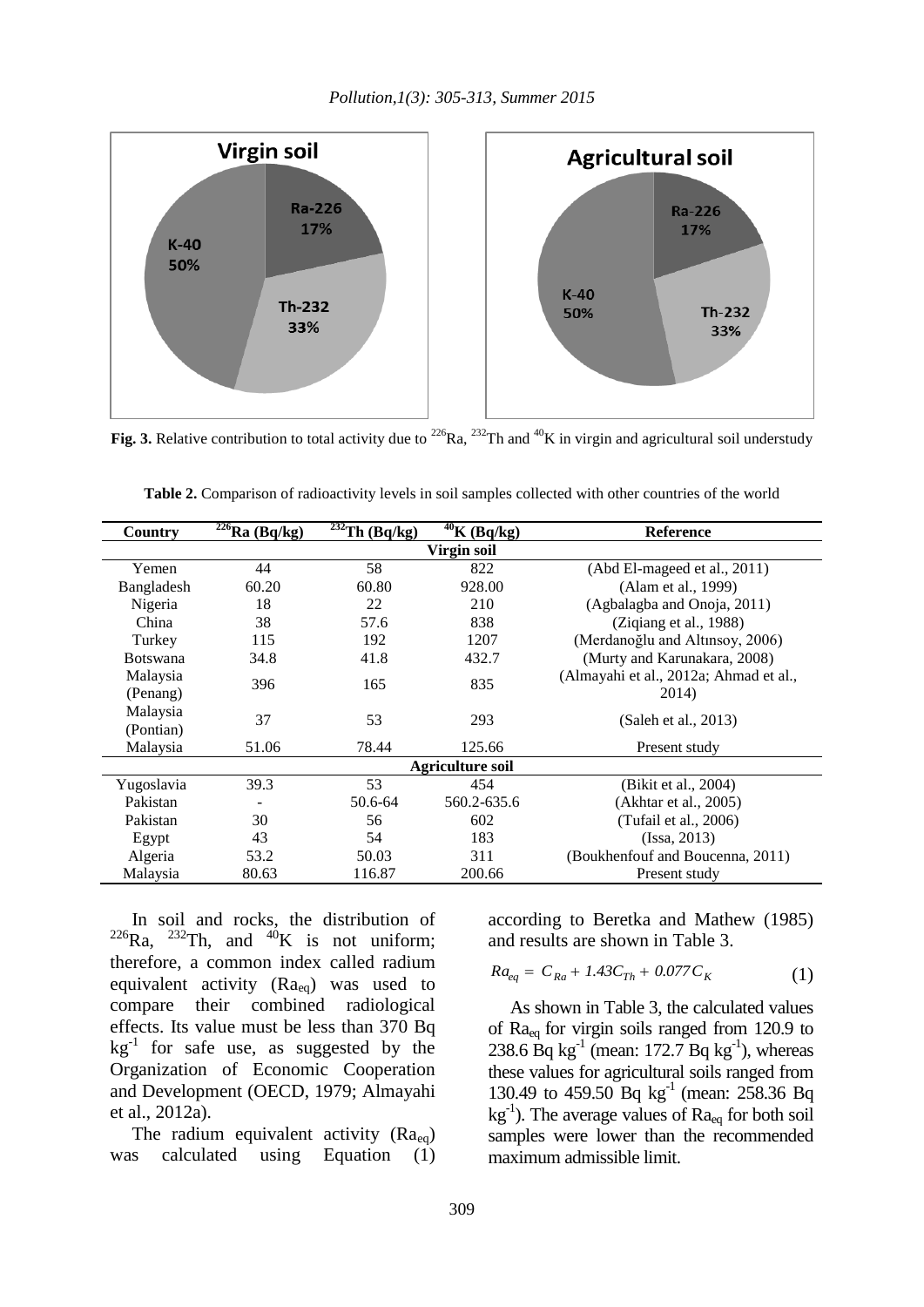#### *Nisar, A. et al.*

| <b>Sample locations</b>                         | $Ra_{eq}$<br>$\underline{Bq}$ $\overline{kg}^{-1}$ | $H_{ex}$ | $D_{\text{out}}$<br>$(nGy h-1)$ | $H_{in}$                 | $D_{in}$<br>$(nGy h-1)$ | $E_{\text{out}}$<br>mSv y <sup>1</sup> | $E_{in}$<br>$\mathbf{mSv} y^1$ |
|-------------------------------------------------|----------------------------------------------------|----------|---------------------------------|--------------------------|-------------------------|----------------------------------------|--------------------------------|
|                                                 | Virgin soil                                        |          |                                 |                          |                         |                                        |                                |
| <b>Industrial Area</b>                          | 195.2                                              | 0.52     | 85.70                           | 0.640                    | 160.02                  | 0.120                                  | 0.491                          |
| Kampung Kilang Makau                            | 159.6                                              | 0.431    | 70.36                           | 0.555                    | 132.22                  | 0.098                                  | 0.405                          |
| Kampung Kubang Sapi                             | 148.9                                              | 0.402    | 66.22                           | 0.572                    | 125.86                  | 0.092                                  | 0.386                          |
| Kampung Bakar Kapor                             | 144.3                                              | 0.390    | 64.09                           | 0.520                    | 121.05                  | 0.089                                  | 0.371                          |
| Kampung Pantai Cicak                            | 187.0                                              | 0.505    | 82.77                           | 0.667                    | 156.04                  | 0.115                                  | 0.478                          |
| Taman Seri Baiduri                              | 238.6                                              | 0.64     | 105.31                          | 0.870                    | 198.85                  | 0.147                                  | 0.610                          |
| Taman Sinar Permata                             | 187.3                                              | 0.50     | 81.73                           | 0.614                    | 152.41                  | 0.114                                  | 0.468                          |
| Kumpung Tanah Lincin                            | 120.9                                              | 0.327    | 53.49                           | 0.400                    | 100.11                  | 0.074                                  | 0.307                          |
| Average                                         | 172.7                                              | 0.464    | 76.20                           | 0.604                    | 143.32                  | 0.106                                  | 0.439                          |
|                                                 |                                                    |          |                                 | <b>Agricultural soil</b> |                         |                                        |                                |
| Kampong Pulau Tigai Layar<br>(Palm Oil)         | 229.58                                             | 0.620    | 100.24                          | 0.764                    | 187.23                  | 0.140                                  | 0.574                          |
| Kampong Bukit Lembu Sungai<br>Lalang (Palm Oil) | 130.49                                             | 0.352    | 58.05                           | 0.454                    | 109.31                  | 0.081                                  | 0.335                          |
| Taman Seri Baya (Palm Oil)                      | 162.23                                             | 0.438    | 73.09                           | 0.557                    | 137.80                  | 0.102                                  | 0.422                          |
| Kampong Kelang Ketapan (Palm<br>Oil)            | 141.34                                             | 0.382    | 62.17                           | 0.491                    | 116.76                  | 0.087                                  | 0.358                          |
| Kampong Guar Stati (Palm Oil)on                 | 163.12                                             | 0.440    | 71.87                           | 0.578                    | 135.29                  | 0.100                                  | 0.415                          |
| Kampong Padang Setol (Palm Oil)                 | 267.61                                             | 0.723    | 119.30                          | 1.02                     | 226.74                  | 0.167                                  | 0.695                          |
| Taman cempaka (Palm Oil)                        | 269.09                                             | 0.727    | 118.76                          | 0.908                    | 222.61                  | 0.166                                  | 0.682                          |
| Kampong Ban Sungai Badak<br>(Palm Oil)          | 237.84                                             | 0.642    | 104.97                          | 0.814                    | 197.02                  | 0.146                                  | 0.604                          |
| Sungai Layar Hujang<br>(Banana)                 | 339.35                                             | 1.07     | 178.28                          | 1.54                     | 339.33                  | 0.249                                  | 1.04                           |
| Kampong Pulau Tiga Sungai<br>Layar (Banana)     | 320.43                                             | 0.86     | 139.70                          | 1.01                     | 259.64                  | 0.195                                  | 0.796                          |
| Kampong Bukit Lembu Sungai<br>Lalang (Banana)   | 246.82                                             | 0.667    | 107.88                          | 0.838                    | 201.91                  | 0.151                                  | 0.619                          |
| <b>Kampong Guar Station</b><br>(Banana)         | 459.50                                             | 1.24     | 204.91                          | 1.76                     | 389.67                  | 0.286                                  | 1.19                           |
| Kampong Jelatang<br>(Banana)                    | 267.96                                             | 0.724    | 117.73                          | 0.920                    | 220.83                  | 0.164                                  | 0.677                          |
| Kampong Kapala Bukit (Banana)                   | 381.71                                             | 1.03     | 167.70                          | 1.30                     | 314.43                  | 0.234                                  | 0.964                          |
| Average                                         | 258.36                                             | 0.708    | 116.04                          | 0.925                    | 218.46                  | 0.162                                  | 0.669                          |

**Table 3.** Results of hazards indices for soil of Sungai Petani

The external hazard index  $(H_{ex})$  was calculated using Equation (2) [\(Beretka and](#page-7-17)  [Mathew, 1985\)](#page-7-17).

$$
H_{ex} = \frac{C_{Ra}}{370} + \frac{C_{Th}}{259} + \frac{C_K}{4,810}
$$
 (2)

The calculated values of  $H_{ex}$  (Table 3) for virgin soils were between 0.327 and 0.64 (mean: 0.464), while those for agricultural soils were between 0.352 to 1.24 (mean: 0.708). Radioactivity may cause harm to the population if the calculated value of  $H_{ex}$  is higher than unity.

The outdoor dose  $(D_{out})$  was calculated

using Equation (3), and results are shown

in Table 3 (UNSCEAR, 2000).  
\n
$$
D_{out} = 0.462C_{Ra} + 0.604C_{Th} + 0.0417C_{K}
$$
\n(3)

The average values for virgin and agricultural soils were 76.20 (range: 53.49– 105.31 nGy  $h^{-1}$ ) and 116.04 nGy  $h^{-1}$  (range: 58.05–204.91 nGy  $h^{-1}$ ), respectively. These values were higher than the mean value of 51 nGy h<sup>-1</sup>recommended in the UNSCEAR (2000) report.

The results obtained for the internal hazard index  $(H_{in})$  in virgin and agricultural soil are summarized in Table 3.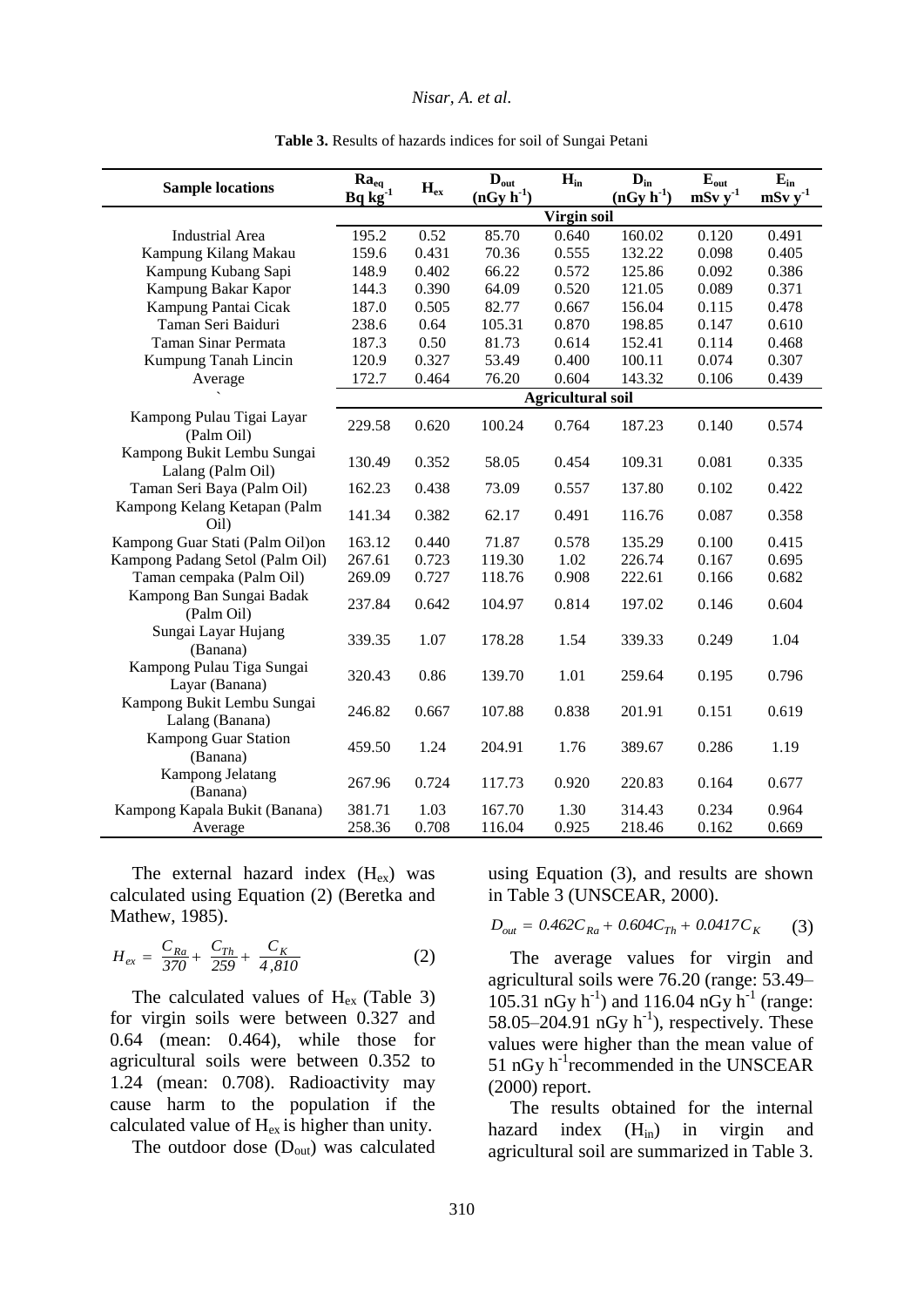Equation (4) was used to calculate the values of Hin [\(Beretka and Mathew, 1985\)](#page-7-17).

$$
H_{in} = \frac{C_{Ra}}{185} + \frac{C_{Th}}{259} + \frac{C_K}{4,810}
$$
 (4)

The average values of  $H_{in}$  for virgin and agricultural soil were 0.604 (range: 0.400– 0.870) and 0.925 (range: 0.454–1.76), respectively. The average values of  $H_{in}$  in both virgin and agricultural soil were less than unity.

The indoor absorbed dose rate  $(D_{in})$  for virgin and agricultural soils were calculated using Equation (5) [\(Beretka and](#page-7-17)  [Mathew, 1985\)](#page-7-17) and the results are summarized in Table 3.

$$
D_{in} = 0.92C_{Ra} + 1.1C_{Th} + 0.08C_{K}
$$
 (5)

The average values of  $D_{in}$  for virgin and agricultural soils were 143.32 (range: 100.11–198.85 nGy  $h^{-1}$ ) and 218.46 nGy  $h^{-1}$ (range: 109.31–389.67 nGy)  $h^{-1}$ ), respectively. These values were higher than the recommended value of 70  $nGy$  h<sup>-1</sup> [\(UNSCEAR, 1988\)](#page-7-16).

For the general public who work outside and inside houses, the annual effective dose was calculated in terms of outdoor  $(E_{\text{out}})$  and indoor  $(E_{\text{in}})$  annual effective doses using Equations (6) and (7), respectively. The conversion factor (0.7 Sv  $Gy^{-1}$ ) and outdoor (0.2) and indoor occupancy factors (0.8) were used to estimate  $E_{\text{out}}$  and  $E_{\text{in}}$  [\(UNSCEAR, 2000\)](#page-7-9).

$$
E_{outdoor} = absorbed dose (Gy / h) \times
$$
  
8766 h / y \times 0.7 (Sv / Gy) \times 0.2 \times 10<sup>-6</sup> (6)

$$
E_{\text{indoor}} = \text{absorbed dose} \left( Gy / h \right) \times
$$
  
8766 h / y \times 0.7 (Sv / Gy) \times 0.8 \times 10<sup>-6</sup> (7)

where 8766 h  $y^{-1}$  is number of hours in one year (leap year was taken in account), and 10<sup>-6</sup> is the conversion factor between nano and milli.

The results obtained for  $E_{\text{out}}$  and  $E_{\text{in}}$  are shown (Table 3). The average values of  $E_{out}$ for virgin and agricultural soils were 0.106  $(range: 0.074-0.147 mSvy<sup>-1</sup>)$  and  $0.162$ 

mSv  $y^{-1}$  (range: 0.081–0.286 mSv  $y^{-1}$ ), respectively. These values were less than the lower limit of 20 mSv  $y^{-1}$  for radiation workers and even lower than the recommended level of 1 mSv  $y^{-1}$  for the general population [\(ICRP, 1991\)](#page-7-18). The average values of E<sub>in</sub> for virgin and agricultural soils were 0.439 (0.307–0.610 mSv  $y^{-1}$ ) and 0.669 mSv  $y^{-1}$  (0.335– 1.19 mSv  $y^{-1}$ ), respectively. The average values of E<sub>in</sub> were lower than the recommended level of 1 mSv  $y^{-1}$  for the general population.

### **CONCLUSIONS**

Virgin and agricultural soil samples from Sungai Petani, Kedah, Malaysia, were investigated for their radioactivity content. The results revealed that the mean activity concentration values of  $^{226}$ Ra,  $^{232}$ Th and,  $^{40}$ K in agricultural soils were 80.63 $\pm$ 5.78, 116.87±7.84, and 200.66±18.24 Bq kg<sup>-1</sup>, respectively and higher than those in virgin soils (51.06±5.83, 78.44±6.42, and  $125.66 \pm 7.26$  Bq  $\text{kg}^{-1}$ , respectively). The average activity concentrations of the measured radionuclides in both virgin and agricultural soils were higher than the world recommended values, except for <sup>40</sup>K.

The Ra<sub>eq</sub> activity concentrations for all samples were less than the recommended level of  $370$  Bq  $\text{kg}^{-1}$ , except for soil collected from Kampong Gure Station and Kampong Kapala Bukit. The measured values of outdoor and indoor external hazard indices for virgin and agricultural soils were lower than the recommended values, except for soil collected from Kampong Padang Setol (Hin>1), Sungai Layar Hujang and Kampong Guar Station  $(H_{ex}, H_{in}, E_{in} > 1)$ , and Kampong Kapala Bukit ( $H_{ex}$ ,  $H_{in}$ >1). Values obtained for  $D_{out}$ and  $D_{in}$  were higher than the permissible limits at 50 and 70nGy  $h^{-1}$ , respectively.

#### **Acknowledgement**

Financial support of University Sains Malaysia and TWAS in the form of TWAS-USM fellowship is acknowledged.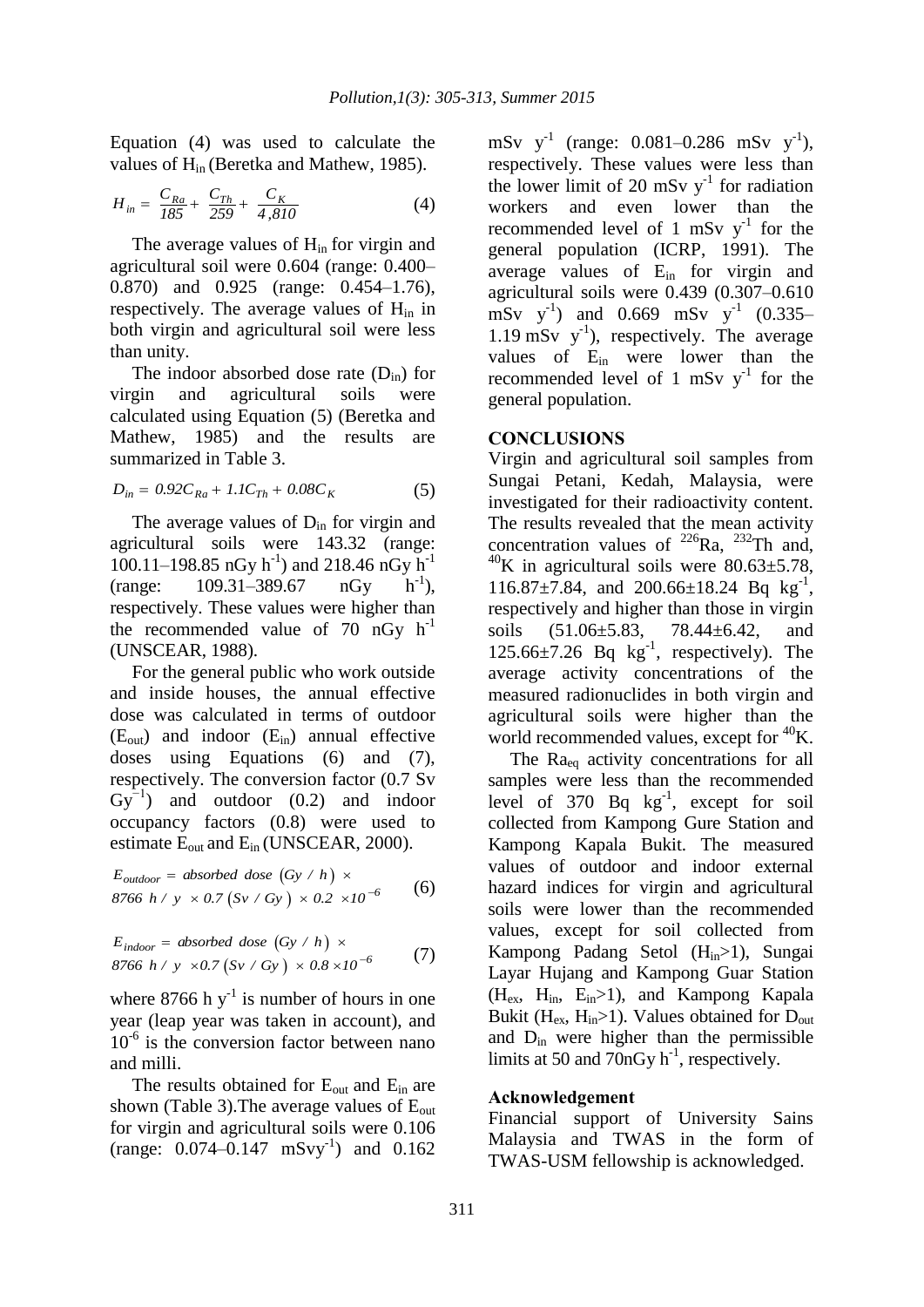#### **REFERENCES**

<span id="page-7-1"></span>Abbady, A. (2005). Assessment of the natural radioactivity and its radiological hazards in some Egyptian rock phosphates.Indian J Pure Ap Phy. 43, 489-493.

<span id="page-7-0"></span>Abd El-mageed, A., El-Kamel, A. Abbady, A., Harb, S., Youssef, A. and Saleh, I. (2011). Assessment of natural and anthropogenic radioactivity levels in rocks and soils in the environments of Juban town in Yemen. Radiat Phys Chem. 80, 710-715.

<span id="page-7-2"></span>Agbalagba, E. and Onoja, R. (2011). Evaluation of natural radioactivity in soil, sediment and water samples of Niger Delta (Biseni) flood plain lakes, Nigeria. J Environ Radioactiv. 102, 667-671.

<span id="page-7-13"></span>Ahmad, N., Jaafar, M., Bakhash, S. and Rahim, M. (2014). An overview on measurements of natural radioactivity in Malaysia. J Radiat Res and Ap Sci.

<span id="page-7-10"></span>Akhtar, N., Tufail, M. and Ashraf, M. (2005). Natural environmental radioactivity and estimation of radiation exposure from saline soils. Int J Environ Sci & Tech. 1, 279-285.

<span id="page-7-17"></span>Al-Jundi, J., Al-Bataina, B., Abu-Rukah, Y. and Shehadeh, H. (2003). Natural radioactivity concentrations in soil samples along the Amman Aqaba Highway, Jordan. Radiat Meas. 36, 555-560.

<span id="page-7-3"></span>Alam, M., Miah, M. Chowdhury, M. Kamal, M. Ghose, S. Islam, M., Mustafa M. and Miah, M. (1999). Radiation dose estimation from the radioactivity analysis of lime and cement used in Bangladesh. J Environ Radioactiv. 42, 77-85.

<span id="page-7-4"></span>Almayahi, B., Tajuddin, A. and Jaafar, M. (2012a). Effect of the natural radioactivity concentrations and< sup> 226</sup> Ra/< sup> 238</sup> U disequilibrium on cancer diseases in Penang, Malaysia. Radiat Phys Chem. 81, 1547-1558.

<span id="page-7-18"></span>Almayahi, B., Tajuddin, A. and Jaafar, M. (2012b). Radiation hazard indices of soil and water samples in Northern Malaysian Peninsula. Appl Radiat Isotopes. 70, 2652-2660.

<span id="page-7-6"></span>Beretka, J. and Mathew, P. (1985). Natural radioactivity of Australian building materials, industrial wastes and by-products. Health Phys. 48, 87-95.

<span id="page-7-15"></span>Bikit, I., Slivka, J., Čonkić, L., Krmar, M., Vesković, M., Žikić-Todorović, N., Varga, E., Ćurčić, S., and Mrdja, D. (2004). Radioactivity of the soil in Vojvodina (northern province of Serbia and Montenegro). J Environ Radioactiv. 78, 11-19.

<span id="page-7-8"></span>Bolca, M., Sac, M., Cokuysal, B., Karalı, T. and Ekdal, E. (2007). Radioactivity in soils and various foodstuffs from the Gediz River Basin of Turkey. Radiat Meas. 42, 263-270.

<span id="page-7-5"></span>Boukhenfouf, W. and Boucenna, A. (2011). The radioactivity measurements in soils and fertilizers using gamma spectrometry technique. J Environ Radioactiv. 102, 336-339.

<span id="page-7-7"></span>Hussein, E. (1994). Radioactivity of phosphate ore, superphosphate, and phosphogypsum in Abu-Zaabal phosphate plant, Egypt. Health Phys. 67, 280-282.

<span id="page-7-11"></span>ICRP (1991). Recommendations of the International Commission on Radiological Protection. ICRP Publication 60, Ann. ICRP 21, Nos. 1–3.

<span id="page-7-16"></span>Issa, S.A. (2013). Radiometric assessment of natural radioactivity levels of agricultural soil samples collected in Dakahlia, Egypt. Radiat Prot Dosim. nct039.

<span id="page-7-9"></span>Merdanoğlu, B. and Altınsoy, N. (2006). Radioactivity concentrations and dose assessment for soil samples from Kestanbol granite area, Turkey. Radiat Prot Dosim. 121, 399-405.

<span id="page-7-12"></span>Murty, V. and Karunakara, N. (2008). Natural radioactivity in the soil samples of Botswana. Radiat Meas. 43, 1541-1545.

Noresah, M. and R. Ruslan (2009). Modelling urban spatial structure using Geographically Weighted Regression. 18th World IMACS congress and MODSIM09 international congress on modelling and simulation, The Australian National University Canberra, ACT.

OECD (1979). Exposure to Radiation from the Natural Radioactivity in BuildingMaterials. Report by a Group of Experts of the OECD. Nuclear Energy Agency,Paris, France.

Ramola, R., G. Gusain, M. Badoni, Y. Prasad, G. Prasad and T. Ramachandran (2008). 226Ra, 232Th and 40K contents in soil samples from Garhwal Himalaya, India, and its radiological implications. J Radiolog Prot. 28, 379.

Righi, S., P. Lucialli and L. Bruzzi (2005). Health and environmental impacts of a fertilizer plant–Part I: Assessment of radioactive pollution. J Environ Radioactiv. 82, 167-182.

<span id="page-7-14"></span>Saleh, M. A., A. T. Ramli, Y. Alajerami and A. S. Aliyu (2013). Assessment of natural radiation levels and associated dose rates from surface soils in pontian district, Johor, Malaysia. J Ovonic Res. Vol. 9, 17-27.

Shanbhag, A., S. Sartandel, T. Ramachandran and V. Puranik (2005). Natural radioactivity content in beach sands of Ratnagiri coast, Maharashtra.